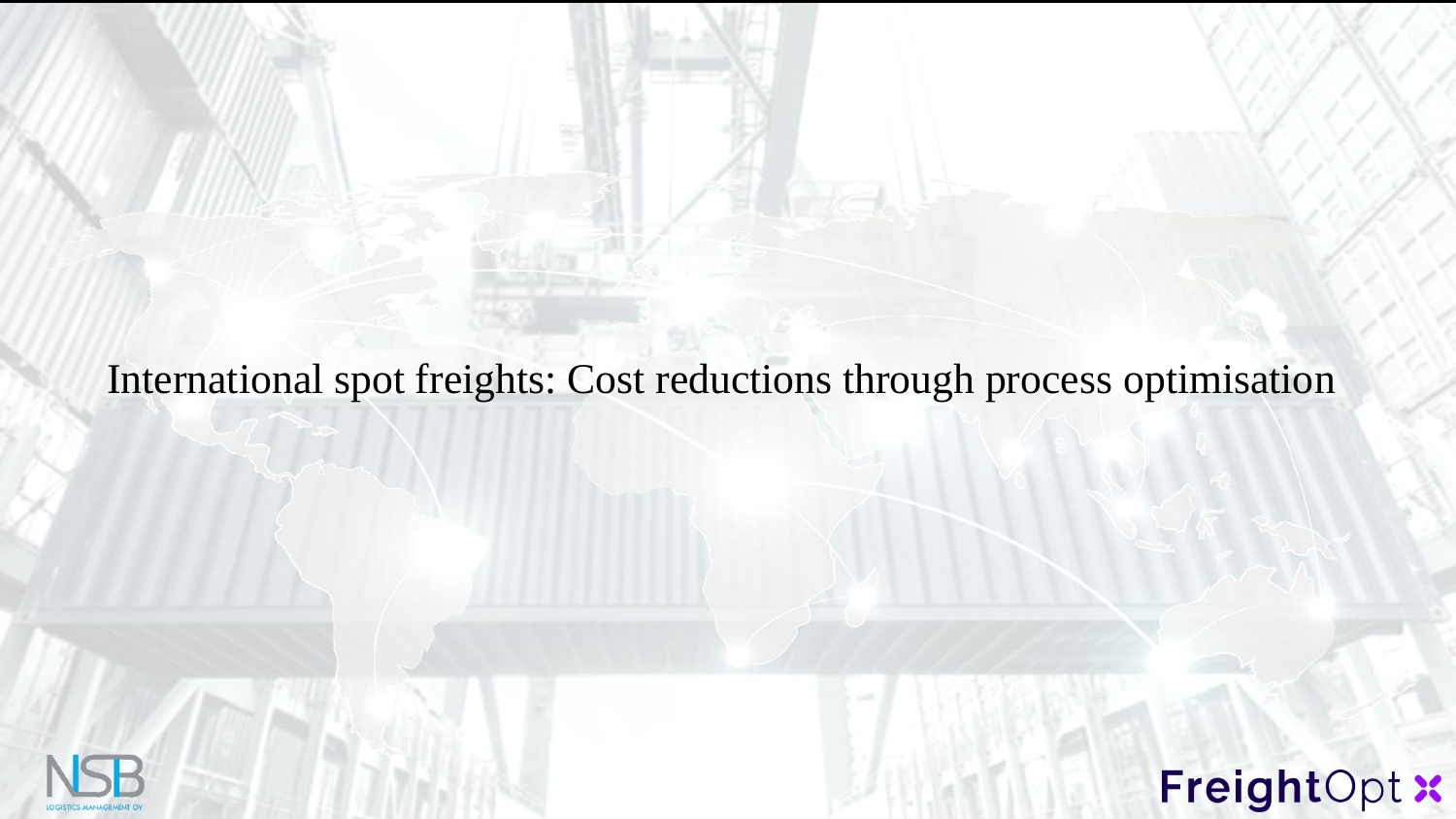## Definition of a spot freight:

"A spot rate is a one-off rate obtained for transporting a shipment by sea, air or overland freight. Rates are typically valid for one shipment only. Spot freight rates fluctuate up and down dependent on the market conditions."

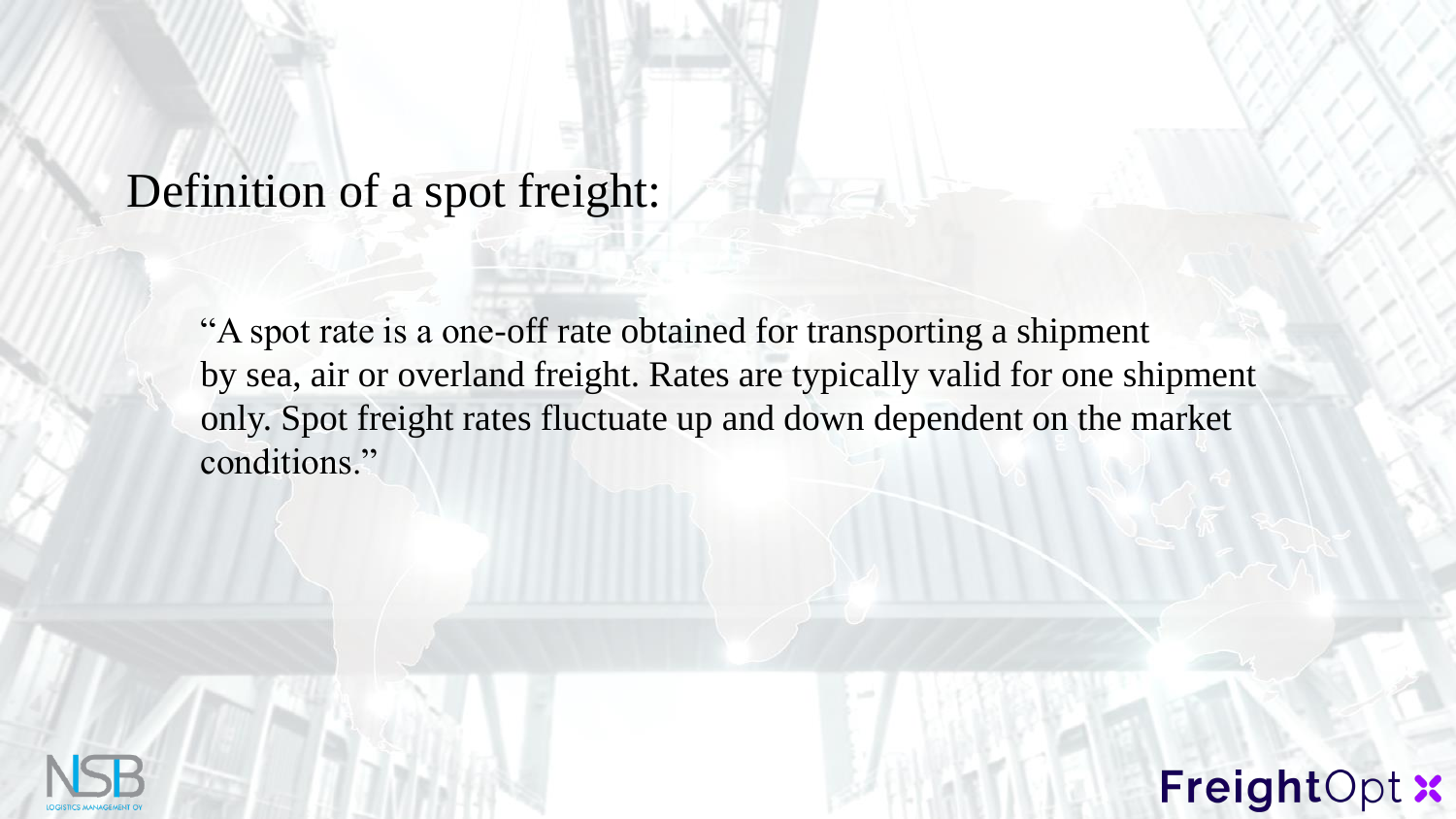# Challenges in international spot freights– Export start-ups

- Recognition of relevant service providers
- Uncertainty of the market price
- Small company overpricing
- Multiple schedules and prices for same freight
- Inadequate resources/knowledge of logistics
	- Information needed for a request

FreightOp

- Knowledge of incoterms etc.
- Limitations (e.g. packaging)

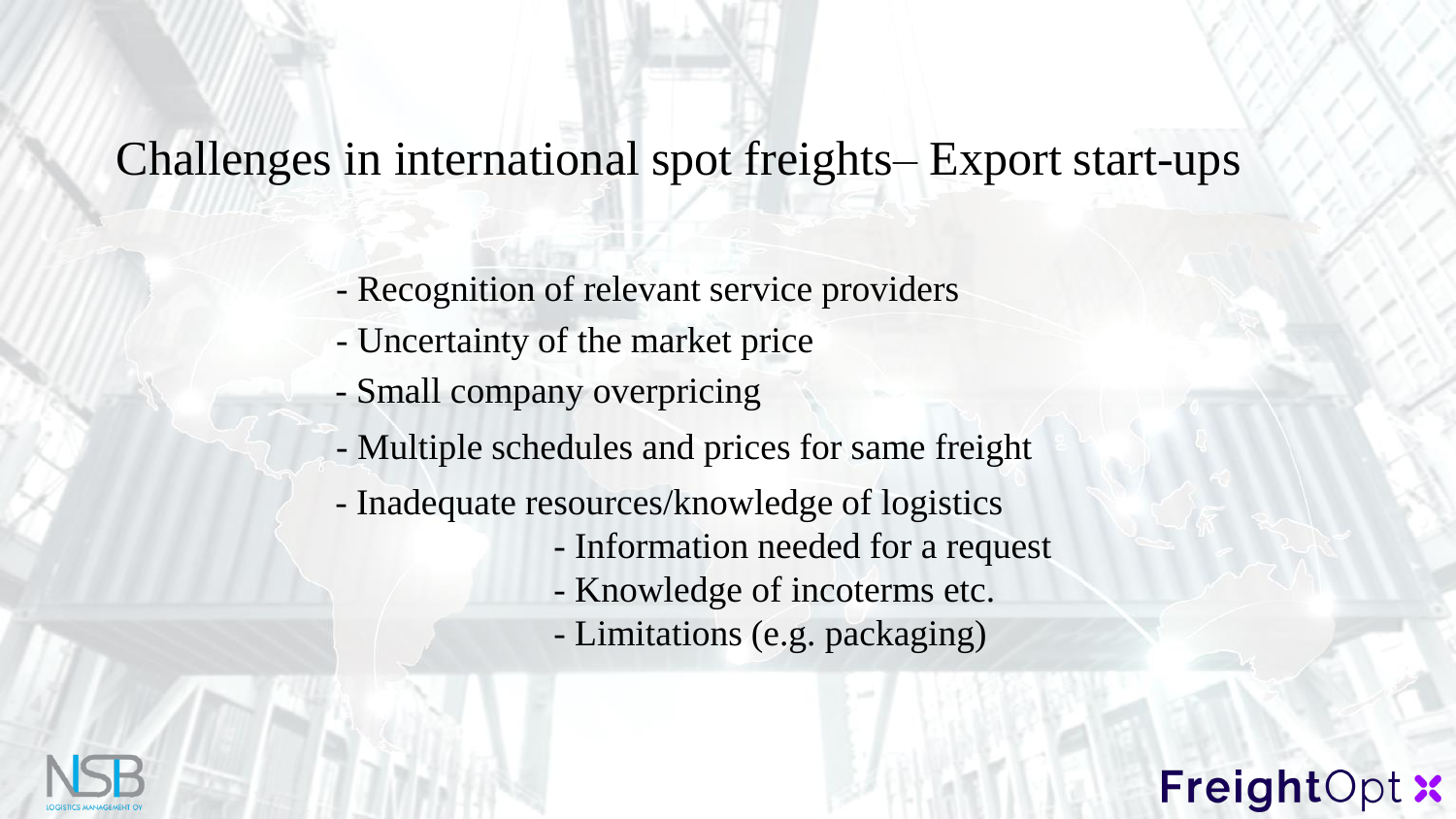## Two models for acquiring spot freights:

 $\mathbb{N}$  14.88

#### Model 1. (Old model)

Send e-mails or call to a couple service providers. Receive quotes and compare results by yourself.



- **+ +** It has been used for years Feels comfortable and safe No change
- **-** Over pricing Limited options Manual quote comparison Inefficient

#### Model 2. (New model)

Input your shipping needs, click, and your request will be sent to over 60 global service providers. You will get your quotes in an easy to understand form as total prices and you can also book your freight directly from the program.



- Better prices More options More efficient Relevant data to support decision making Active and dynamic tendering
- **-** Requires a little change Less in person contact

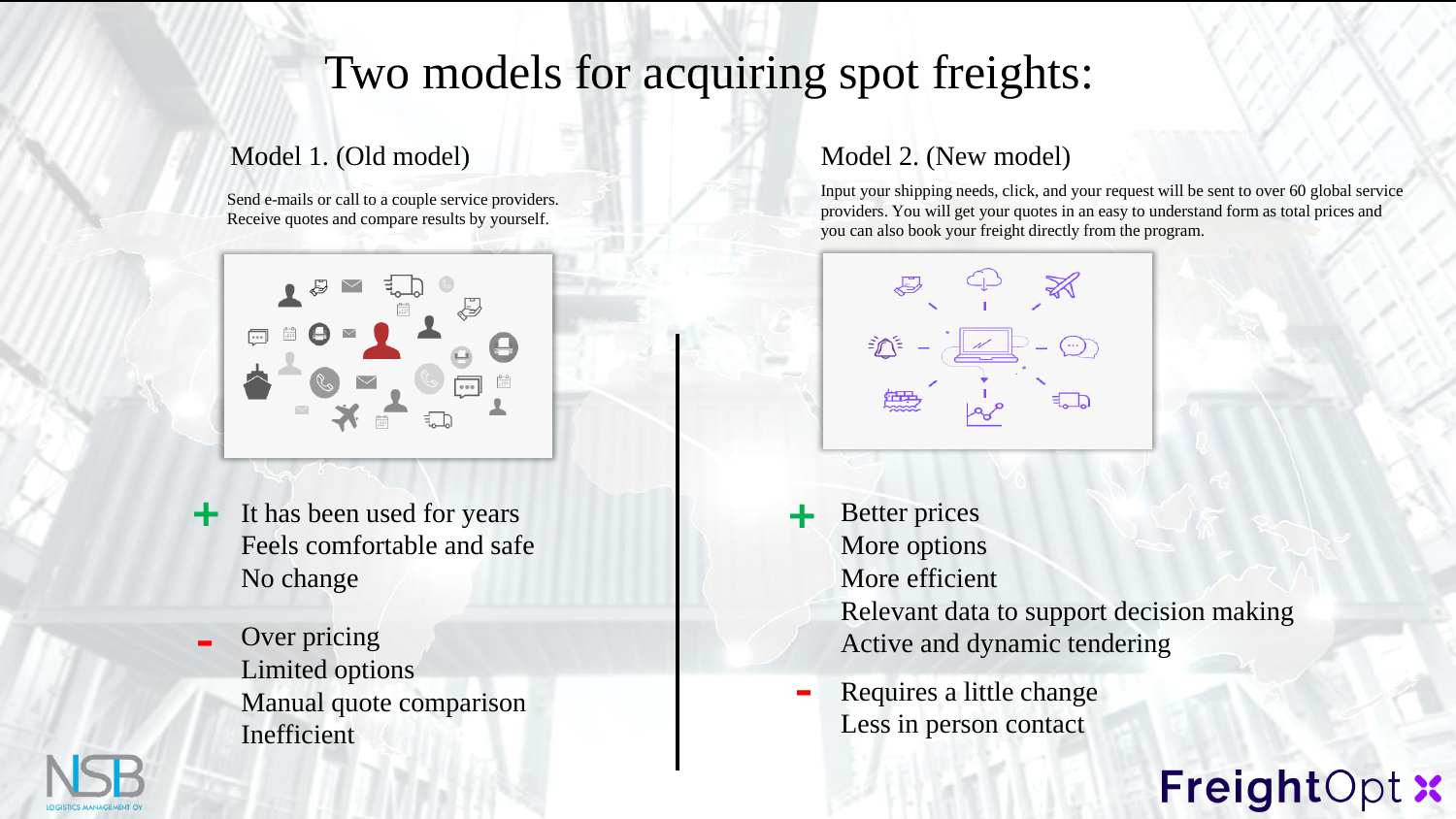### Summary

- Be active and send your request for a large pool of service providers - Choice is a beautiful thing  $\rightarrow$  more options lead to better results

- Know incoterms that you use and all components that affect the price

MTK 14.8 -Strengths and prices to different markets can change on monthly, weekly or even daily basis -A service provider that is strong today might not be as strong tomorrow